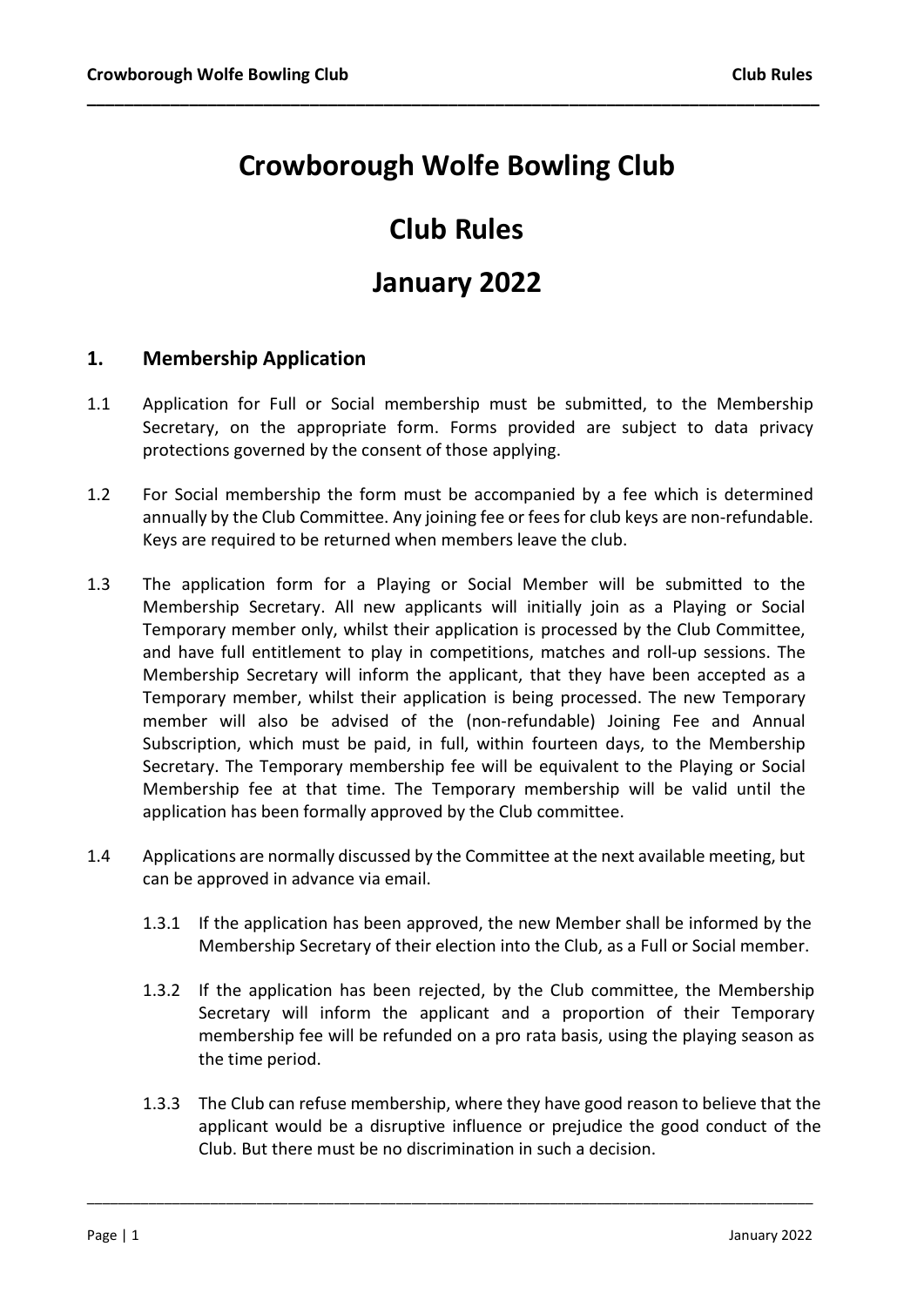1.4 A list of names and addresses of members shall be kept by the Membership Secretary, who will ensure that all appropriate data protection provisions are considered. Members understand that their contact details are require for club purposes and in line with the CWBC Data Protection Policy.

\_\_\_\_\_\_\_\_\_\_\_\_\_\_\_\_\_\_\_\_\_\_\_\_\_\_\_\_\_\_\_\_\_\_\_\_\_\_\_\_\_\_\_\_\_\_\_\_\_\_\_\_\_\_\_\_\_\_\_\_\_\_\_\_\_\_\_\_\_\_\_\_\_\_\_\_\_\_\_

1.5 All new members of the Club shall attend an induction course and coaching sessions prior to using the playing facilities.

## 2. Subscription and Fees

- 2.1 The Annual Subscription and all Fees shall be such as set by the Club Committee.
- 2.2 All monies to be paid to the Club Membership Secretary during March in each year, or within 14 days of acceptance as a Member of the Club.
- 2.3 Members whose subscriptions remain unpaid at the beginning of the season shall forfeit all rights and privileges of the Club until all arrears have been paid.
- 2.4 New members elected after 15th July shall pay the Joining Fee and only half the amount of the annual subscription for that year.
- 2.5 The payment of the subscription shall be regarded as a binding acceptance of the Constitution, Rules and By-Laws of the Club, a copy of which will be presented to each member on joining.

### 3. Dress Code

- 3.1 Correct bowls attire shall be worn for all matches and club competitions.
- 3.2 All players shall wear club approved footwear.
- 3.3 For all Club Matches and Club Finals Day white skirts, trousers or shorts and the Club shirt/blouse shall be worn, except when, by agreement, with an opposing club. The Club fixture card indicates the dress code to be worn when playing.
- 3.4 For all internal competitions and some evening matches a grey skirt, trousers or shorts shall be worn. A white shirt/blouse shall be worn for internal competitions whereas the Club shirt/blouse shall be worn for evening matches. Again the dress code is highlighted in the fixture card especially for evening matches.
- 3.5 For all Competitions or General play shorts may be worn by both men and ladies, but they must by tailored shorts and the length must be 'just above the knee'. When wearing shorts long or short white socks must be worn.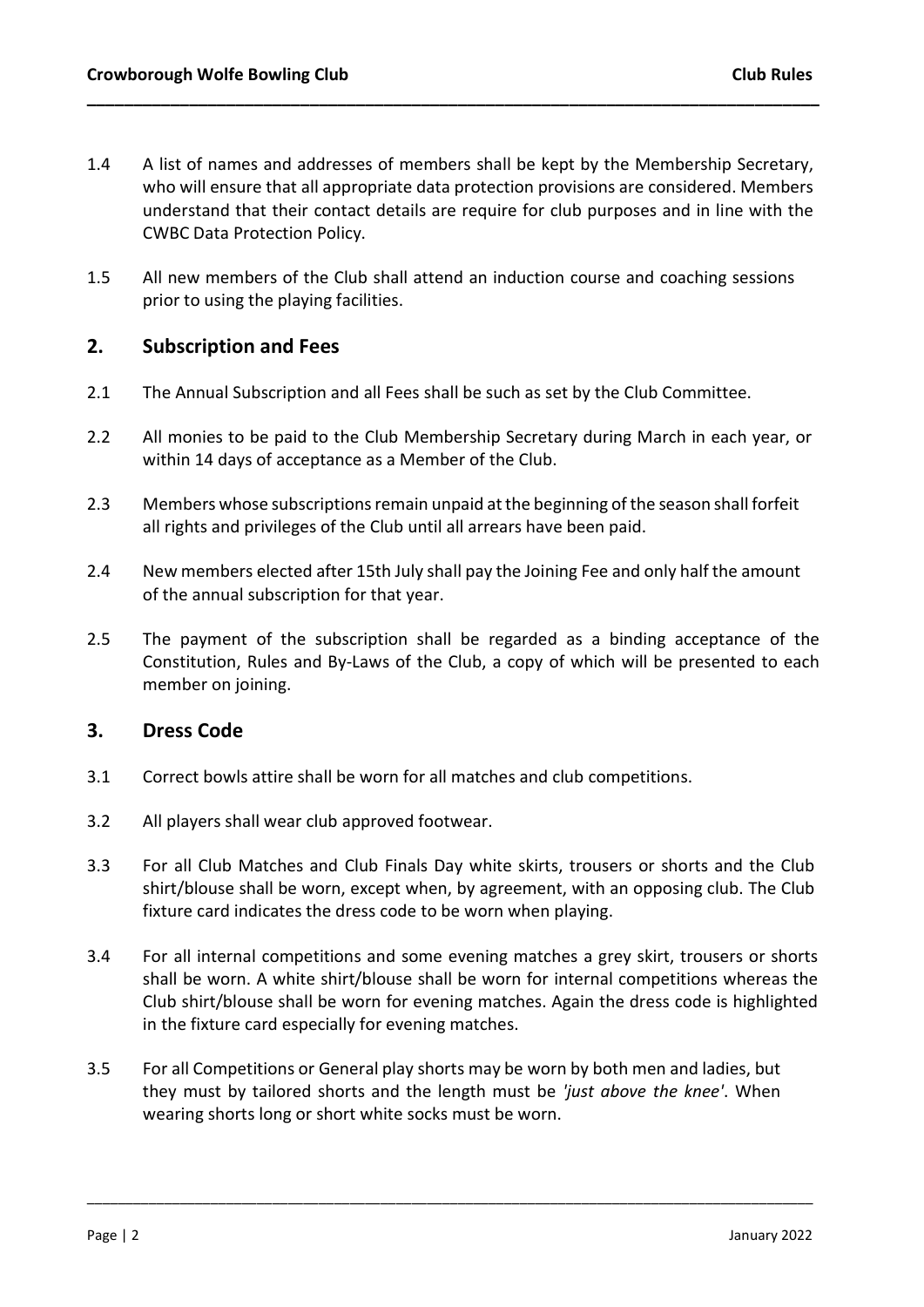3.6 Ladies may wear skirts, culottes, shorts or trousers, providing they conform to the colour requirements identified above.

\_\_\_\_\_\_\_\_\_\_\_\_\_\_\_\_\_\_\_\_\_\_\_\_\_\_\_\_\_\_\_\_\_\_\_\_\_\_\_\_\_\_\_\_\_\_\_\_\_\_\_\_\_\_\_\_\_\_\_\_\_\_\_\_\_\_\_\_\_\_\_\_\_\_\_\_\_\_\_

3.7 For Roll-ups or General Practice, smart casual wear may be worn. Tee shirts or jeans are not acceptable.

### 4. Team Selection and Play

- 4.1 Matches shall be arranged by the Match Secretary. Teams for the Club Matches and League Fixtures will be selected by the Club Captain, Ladies Captain, Ladies Vice Captain, and Day Captains. The Captain may ask any other member to assist in team selection.
- 4.2 Each member will be responsible for entering their name on the availability sheets displayed on the notice board. Availability sheets will be displayed a minimum of fourteen days before the event.
- 4.3 Teams will be indicated on the notice board where possible seven days before the match.
- 4.4 Each member must, against their name, confirm that they are available to play and indicate that they will either travel direct to the match venue or meet at the Club Pavilion. This confirmation must be completed as early as possible at least one day prior to the date of the match, thus enabling the Day Captain to be confident that a full team is available for the fixture.
- 4.5 Any member selected to play and who cannot play will confirm this with the Captain of the day prior to the day of the match.

### 5. Liability

5.1 The Club, Officers and Committee accept no liability for the loss or damage to any property of persons whether members or non-members using the facilities of the Club. Property left unclaimed for thirty days may be disposed of.

### 6. Playing Visitors

- 6.1 A member may introduce visitors for play provided that another member is not thereby prevented from playing.
- 6.2 The green fee for visitors then in force shall be paid before play commences.
- 6.3 Visitors' names and addresses must be entered in the visitors' book which must be signed and dated by the member.
- 6.4 The same person may not be introduced more than three times in any one season.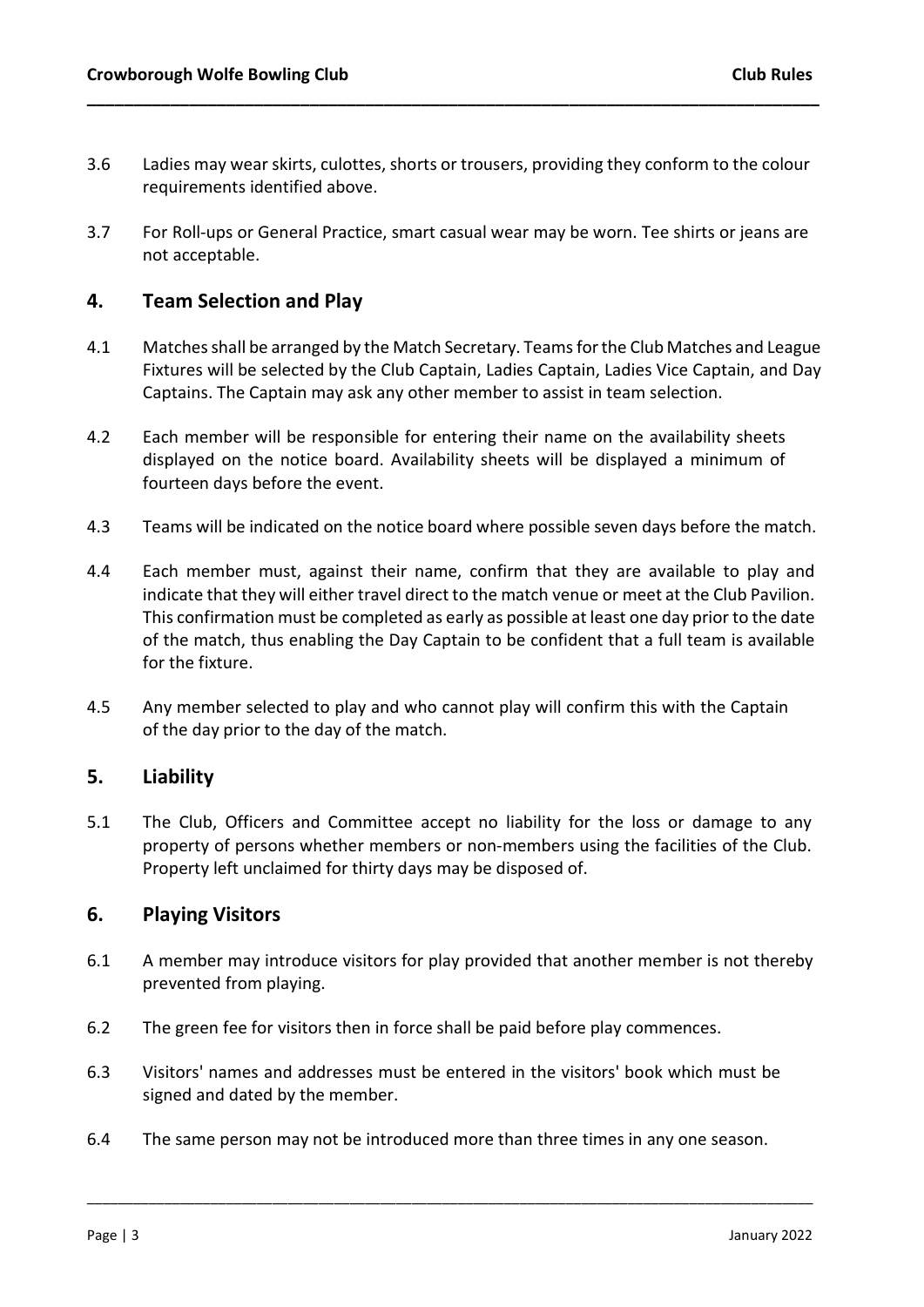6.5 Members are held responsible for the conduct of their visitors and must ensure that regulation shoes are worn and that no damage to the playing surface of the green ensues from their play.

\_\_\_\_\_\_\_\_\_\_\_\_\_\_\_\_\_\_\_\_\_\_\_\_\_\_\_\_\_\_\_\_\_\_\_\_\_\_\_\_\_\_\_\_\_\_\_\_\_\_\_\_\_\_\_\_\_\_\_\_\_\_\_\_\_\_\_\_\_\_\_\_\_\_\_\_\_\_\_

### 7. General Rules for Internal and External Competitions

#### Internal Competitions

- 7.1 Club competitions are open to all full playing members of the Club
- 7.2 The winners of the Men's and Ladies Championships are expected to represent the Club in the County Champion of Champions competition.
- 7.3 The General Playing Rules will be those laid down in the current edition of the Laws of the Sport and the competition rules of Bowls England which must be adhered to. There may be exceptions that could affect these rules.
- 7.4 No player shall enter a competition with the knowledge that they will be unable to play on Finals Day.
- 7.5 Each round of the competition must be played by the final date shown on the draw sheet. There will be no general extensions.
- 7.6 Competition games will take precedence over roll-ups.
- 7.7 The Challenger is the top player or team on the draw sheet.
- 7.8 The Opponent is the bottom player or team on the draw sheet.
- 7.9 The Challenger is ultimately responsible for arranging a date, booking the rink and arranging markers when required. The Opponent should make contact if he or she has not been challenged within the first three days of the playing period. There may be the odd occasion when it is difficult to play the match in the designated timeframe. When these instances occur both parties need to inform the Competition secretary.
- 7.10 If the match has not been played by the final date and the Challenger has offered not less than three dates, the Opponent must forfeit the game. If a date has been agreed and only one party turns up to play then that party is deemed to have a walk over. This rule should only come into force in very rare situations, since it is expected that members will enter into the sportsmanlike spirit of the game and be accommodating in trying to find an agreed time and date on which to play.
- 7.11 If both players or teams are unable to make themselves available by the specified date they will both be withdrawn from the competition.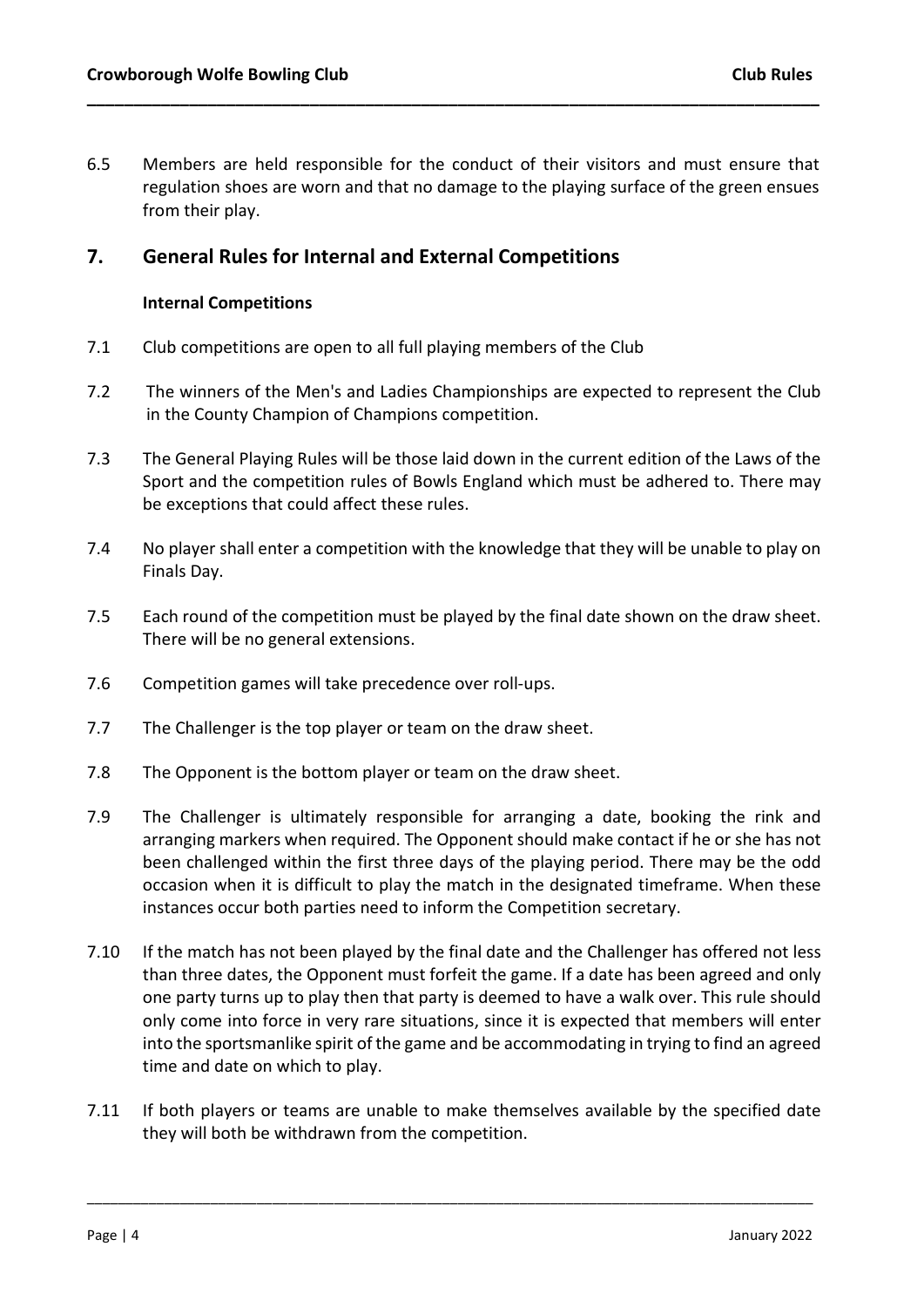- 7.12 Any player unable to play on Finals Day will be withdrawn from the competition.
- 7.13 Substitutions will only be allowed in the team games in the event of illness, injury, holidays or selection for National, County, London & Southern Counties or any other Association. The Competition Secretary to be advised of any substitution before the game is played.

\_\_\_\_\_\_\_\_\_\_\_\_\_\_\_\_\_\_\_\_\_\_\_\_\_\_\_\_\_\_\_\_\_\_\_\_\_\_\_\_\_\_\_\_\_\_\_\_\_\_\_\_\_\_\_\_\_\_\_\_\_\_\_\_\_\_\_\_\_\_\_\_\_\_\_\_\_\_\_

- 7.14 In team games the team playing in the first round shall constitute the team and will normally play together throughout the competition.
- 7.15 One, and the same player, may be used as a substitute at any time, but may not be used in the final unless they have played in at least two preceding rounds.
- 7.16 The substitute may play in any position other than skip. A substitute cannot play for more than one team. If a substitute is used, in any match, then the Competitions secretary needs to be informed.
- 7.17 In the event of darkness, weather conditions or any other valid reason a match may be stopped by the Greens manager, his representative or by mutual agreement. Under these circumstances, when the match recommences, the scores will be as they were when the game was stopped.
- 7.18 If a match cannot be played or completed on the agreed day because of bad weather, a special dispensation must be obtained from the Competitions Secretary if completion has to take place after the specified date.
- 7.19 In the event of any dispute the Competitions Secretary must be notified. The dispute may be referred to the Competitions Committee (which consists of the Competition Secretary and two other members appointed by the Club Committee) for a decision which is final.
- 7.20 A competent marker and Full playing member must be in attendance for all singles matches
- 7.21 Scorecards must be signed by both sides and the winners are responsible for placing the card in the box provided.

#### External Competitions

7.22 National, County, London & Southern Counties and any other competitions agreed by the Club Committee shall take precedence over club competitions, matches or events at all times and in all circumstances.